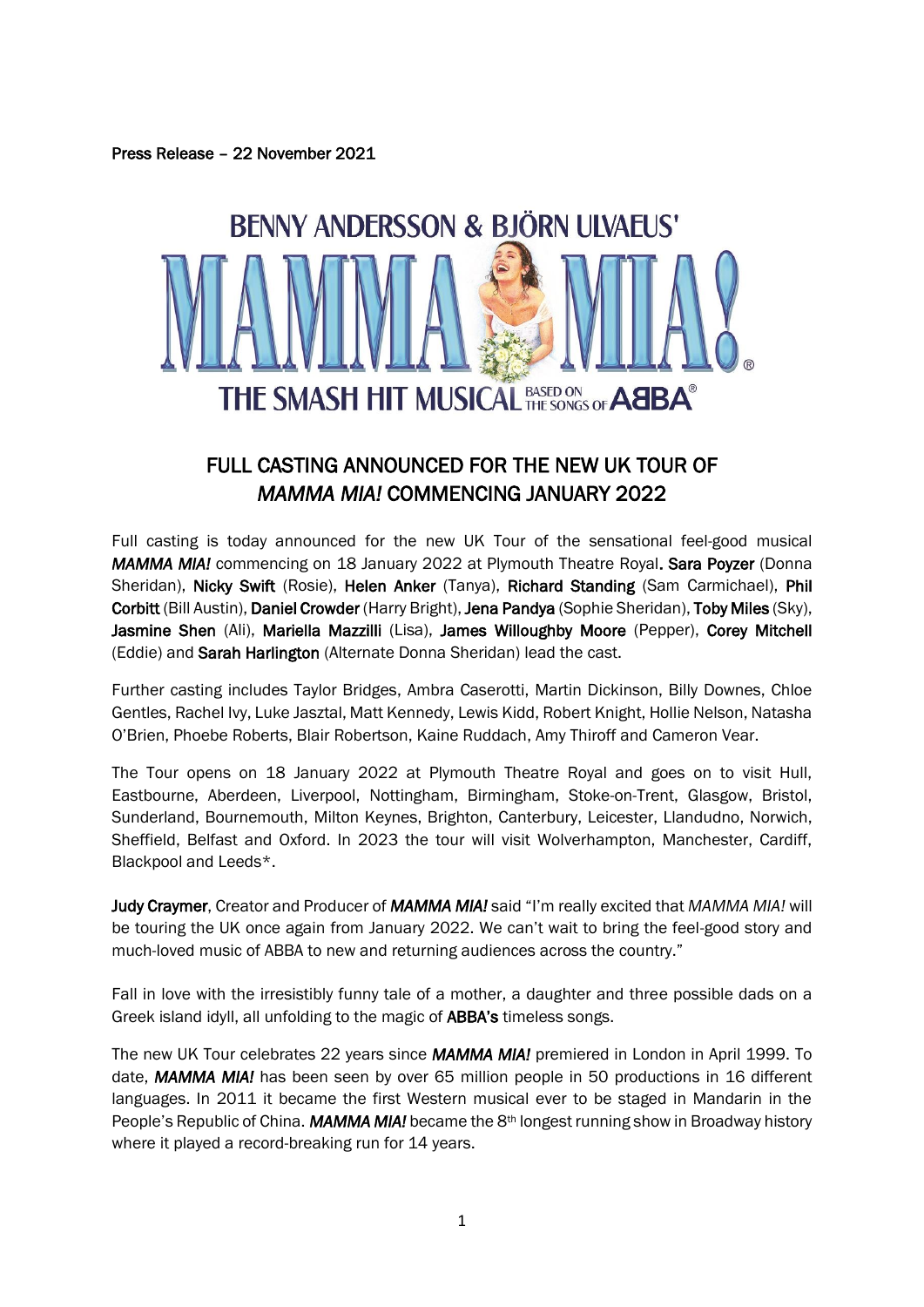Since premiering in London's West End the world's sunniest and most exhilarating smash-hit musical has been turned into two record-breaking movies. Produced by Judy Craymer, *MAMMA MIA! The Movie* became the highest grossing live action musical film of all time upon its release in 2008. The second film, *MAMMA MIA! HERE WE GO AGAIN*, opened in July 2018 and is the most successful live musical movie sequel of all time.

With music & lyrics by Benny Andersson & Björn Ulvaeus, *MAMMA MIA!* is written by Catherine Johnson, directed by Phyllida Lloyd and choreographed by Anthony Van Laast. The production is designed by Mark Thompson, with lighting design by Howard Harrison, sound design by Andrew Bruce & Bobby Aitken, and musical supervision, additional material & arrangements by Martin Koch.

The *MAMMA MIA!* UK and International Tour is produced by Judy Craymer, Richard East & Björn Ulvaeus for Littlestar in association with Universal and NGM.

\*Casting for 2023 dates to be announced.

# **BIOGRAPHIES**

## SARA POYZER (DONNA SHERIDAN)

Theatre includes: Sarah Jane Moore in *Assassins* (Watermill/Nottingham Playhouse), Donna Sheridan in *MAMMA MIA!* (Novello Theatre, UK & International Tour), Janet in *Rutherford & Son* (UK tour/The Other Palace), Emilia in *Othello* (Trafalgar Studios), Mam in *Billy Elliot the Musical* (Victoria Palace), *Forever Young* and *All Quiet on the Western Front* (Nottingham Playhouse), Beverley in *Abigail's Party* (Theatre Royal, York), creating the role of Teena Satin in *Satin 'n' Steel* (Nottingham Playhouse and UK tour), Lady Sneerwell in *The School for Scandal*, Nerissa in *The Merchant of Venice*, Ismene in *Antigone and* Chorus in *Poetry or Bust* (Northern Broadsides), creating the role of Kate in *Bollywood Jane* (Leicester Haymarket), *The Fly* (Oldham Coliseum), *Up 'n' Under* (Leicester Haymarket) and *Players Angels* (UK tour). Television includes: *Casualty, EastEnders, Doctors, Cast Offs, Paradise Reclaimed, Dangerville, Dangerfield, Playing the Field, Peak Practice, Crossroads* and *The Pilot of ODDinary People*. Film includes: *The Knife That Killed Me* and *My Last Five Girlfriends*. Radio includes: Emilia in *Othello*, Leonie Snell in *The Archers* and numerous other drama series for BBC Radio 4. Sara recently recorded the *The Legacy of Time* for the Doctor Who audio series and the audio book series *The Dark Side of The Mind* and *What Lies Buried*. Sara is delighted to be back in the dungarees.

# SARAH HARLINGTON (ALTERNATE DONNA SHERIDAN)

Training: Arts Educational School, London. Theatre includes: Alternate Donna in *MAMMA MIA!* (UK & International tour) Cover Tanya/Donna/Rosie in *MAMMA MIA!* (UK & International tour), Lady of the Lake in *Spamalot* (Mercury Theatre), Kate Monster/Lucy The Slut in *Avenue Q* (UK Tour), Sally in *Girlfriends* (Union Theatre), Serena Katz in *Fame* (UK tour), Twyla in *When Midnight Strikes*  (Upstairs at the Gatehouse), *Sister Act* (UK Tour), *Hair* (European Tour), Princess Jasmine in *Aladdin*  (Sheffield Lyceum & Towngate Theatre), Mary in *The Human Comedy* (Young Vic). Television includes: Kate Monster in Avenue Q for *Sound of Musicals* (BBC4). Workshops include: *Women on the Verge of a Nervous Breakdown.*

# NICKY SWIFT (ROSIE)

Training: National Youth Music Theatre, Birmingham University and The Royal Academy of Music where she received The Ian Fleming Musical Theatre Award. Theatre includes: Eileen Stinkleton in *Grandma Saves The Day* (New Wolsey Theatre, Ipswich), Rosie in *MAMMA MIA!* (UK and International Tour), Shirley in *Shirley Valentine* (30th Anniversary UK Tour), Ethel/Coach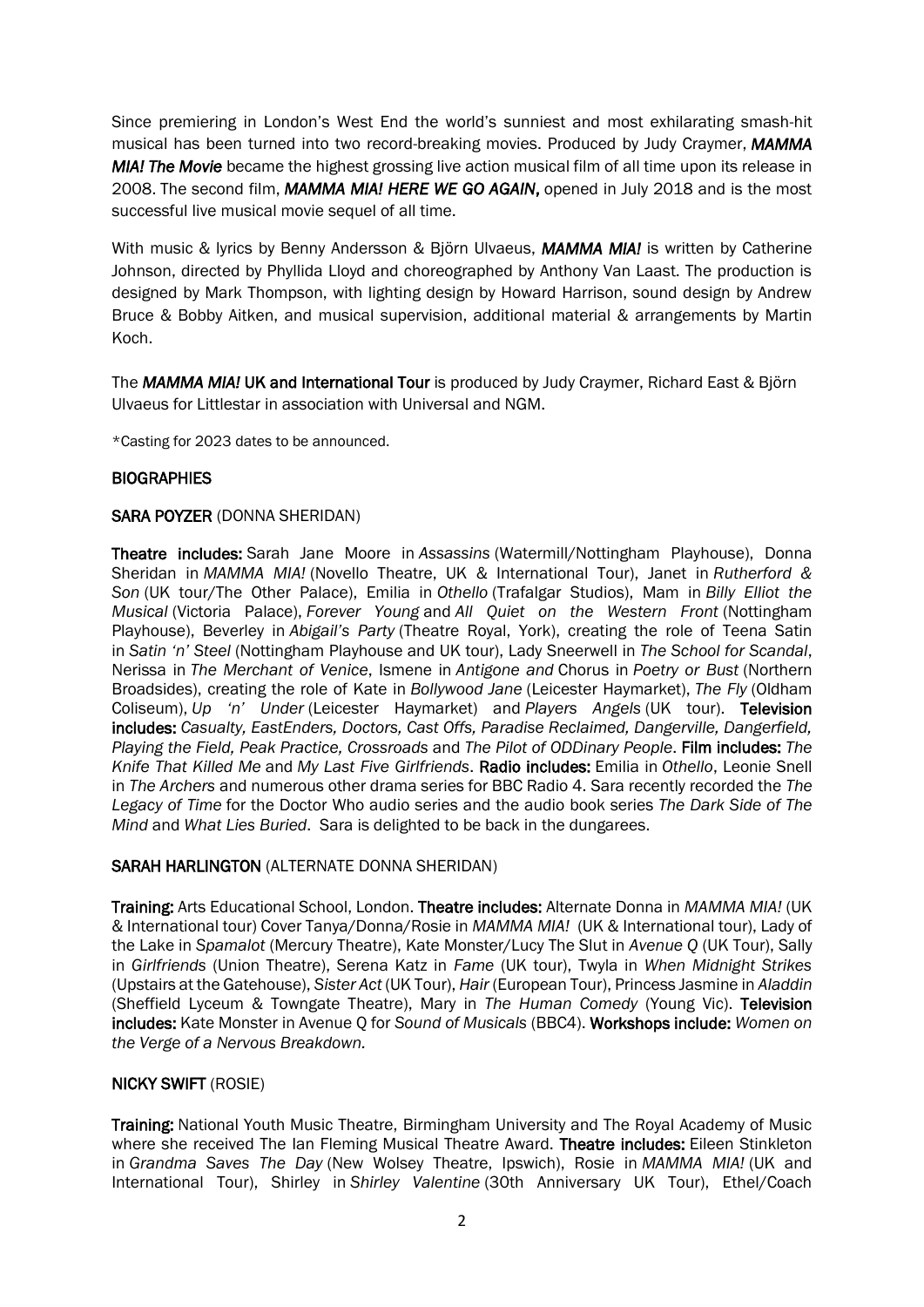Dunbar/Betty in *Footloose* (UK Tour), 1st cover Madame Thénardier in *Les Misérables* (Queen's Theatre, London), Cynthia/Aunt Mimi in *Lennon* (Royal Court, Liverpool), Vera Lynn in *Songs for Victory* (UK Tour), *One Night in Istanbul* (Echo Arena, Dublin Gaiety and Belfast Grand Opera House), *Jack and the Beanstalk*, *Mother Goose*, *Aladdin*, *Dick Whittington*, *Sleeping Beauty and Red Riding Hood* (Liverpool Everyman and Playhouse), Jellylorum in *Cats* (Arena Tour), Vi in *The Buddy Holly Story* (Upstairs at the Gatehouse, London), Alice in *The Walled Garden* (Brockwell Park, London), *Twelfth Night*, *Plaza Suite*, *The Odd Couple* and *A Slice of Saturday Night* (QE Theatre Company on Cunard's Queen Elizabeth), Elizabeth in Richard Taylor's *Whistle Down the Wind* (Edinburgh Festival, Sadler's Wells, London and West Yorkshire Playhouse), *Charlie* (Buxton Opera House), *Creation* and *Warchild* (National Youth Music Theatre, London), *Her Benny* (Liverpool Empire), *David Copperfield* (UK Tour), *Sixteen Gobs* (King's Head, London), *Habeas Corpus* and *City of Angels* (Royal Academy of Music, London). Television includes: *Hillsborough, Voices Raised*, *Blue Peter, Sport Relief* and *The Olivier Awards*. Radio includes: *Loose Ends* and *New Musicals with Stephen Sondheim* (BBC Radio 2).Other work includes: Soloist alongside Dame Judi Dench in *An Enchanted Evening* (Theatre Royal, Drury Lane.) Nicky also worked as a soloist and backing singer in Cynthia Erivo's Hear My Soul concert at Kings Place, London. Other solo concerts at The Palace Theatre (London,) The Royal Albert Hall, O2 Arena, The Queen's Jubliee and performances for HRH Prince Edward at St James' Palace. Nicky made her Off Broadway debut in *A Broadway Diva Christmas* (Julia Miles Theatre, New York)

## HELEN ANKER (TANYA)

Training: Royal Ballet School and Doreen Bird College. Theatre includes: Audrey Hepburn in *The Essence of* Audrey (various studio theatres), Tanya in *MAMMA MIA!* (International Tour), Jellylorum in *Cats* (Kilworth House), Guenevere in *Camelot* (Chanhassen Theatre, Minneapolis), *Catastrophe* (Contemporary American Theatre festival, Shepherdstown), Eliza Doolittle in *My Fair Lady* (Guthrie Theater, Minneapolis), Mrs Mullin in *Carousel* (Houston Grand Opera), Georgia in *Curtains* (TUTS and Papermill Playhouse, NJ), Medda Larkin in the original production of *Newsies* (Papermill Playhouse, NJ), *The 39 Steps* (Milwaukee Rep), Cecily in *The Odd Couple* (Pioneer Theatre, Salt Lake City) Miss Olsen in *Promises Promises* (Broadway Theatre, Broadway), Meggie in *The Thorn Birds* (Wales Tour), *The Cappuccino Girls* (Wales tour) Ivy Smith in *On The Town and Candide* (ENO, Coliseum), Mrs Phagan/Sally Slaton in *Parade* (Donmar Warehouse), Zelda Fitzgerald in *Beautiful and Damned* (Lyric Theatre, London and Yvonne Arnold, Guildford), Mary Bailey in *It's a Wonderful Life* (New Wolsey Theatre, Ipswich), Judy in *A Chorus Line* (Sheffield Crucible), *Girl on the Swing in Contact* (Queens Theatre, London), Aggie u/s Laurey in *Oklahoma!* (National and Lyceum, London), Iris in *Fame* (Cambridge Theatre, London), Louisa in *Hard Times the Musical* (Theatre Royal Haymarket, London), Jemima and u/s White Cat and Demeter in *Cats* (New London Theatre, London), Vera and u/s Patsy in *Crazy For You* (Prince Edward Theatre, London), *Radio Times* (Queens Theatre) other regional shows include *Dames and Sea*, *Let's Face the Music and Dance*, *Polishing the Sun, Alvaro's Balcony, Heartbreak House* and *Perfect Timing,* and many Pantos. Film includes: Streamed production of Romeo and Juliet, playing Lady Capulet, *Ted 2, Cinderella* and *Oklahoma.* Television includes: *Holby City, Law and Order SVU, White Collar* and *The Good Wife*. She has also performed in four Tony Awards, and at The Oscars. Voice overs: *Rolls Royce, Weleda, Always* and others.

# RICHARD STANDING (SAM CARMICHAEL)

Theatre credits include: *Faith Healer* (Pitlochry Festival Theatre), *Hamlet, Twelfth Night, A Midsummer Night's Dream* and the title role in *Macbeth* (Shakespeare's Rose Theatre), *A Short History of Tractors in Ukrainian* (Hull Truck Theatre), *Richard III* (Northern Broadsides), *MAMMA MIA!* (UK & International Tour), *Blood & Chocolate* (York Theatre Royal), *Glee Club* (Cast Theatre), *Rutherford & Son* (Northern Broadsides), *Swallows & Amazons* (Bristol Old Vic), *Othello* (UK Tour & West End), *On A Shout* (Hull Truck Theatre), *War of the Roses*, *The Comedy of Errors/Sweet William, The School for Scandal*, *The Merchant of Venice, Henry V, A Woman Killed with Kindness, Macbeth* (Northern Broadsides), *Anthony & Cleopatra* (Moving Theatre), *Mother Courage and her*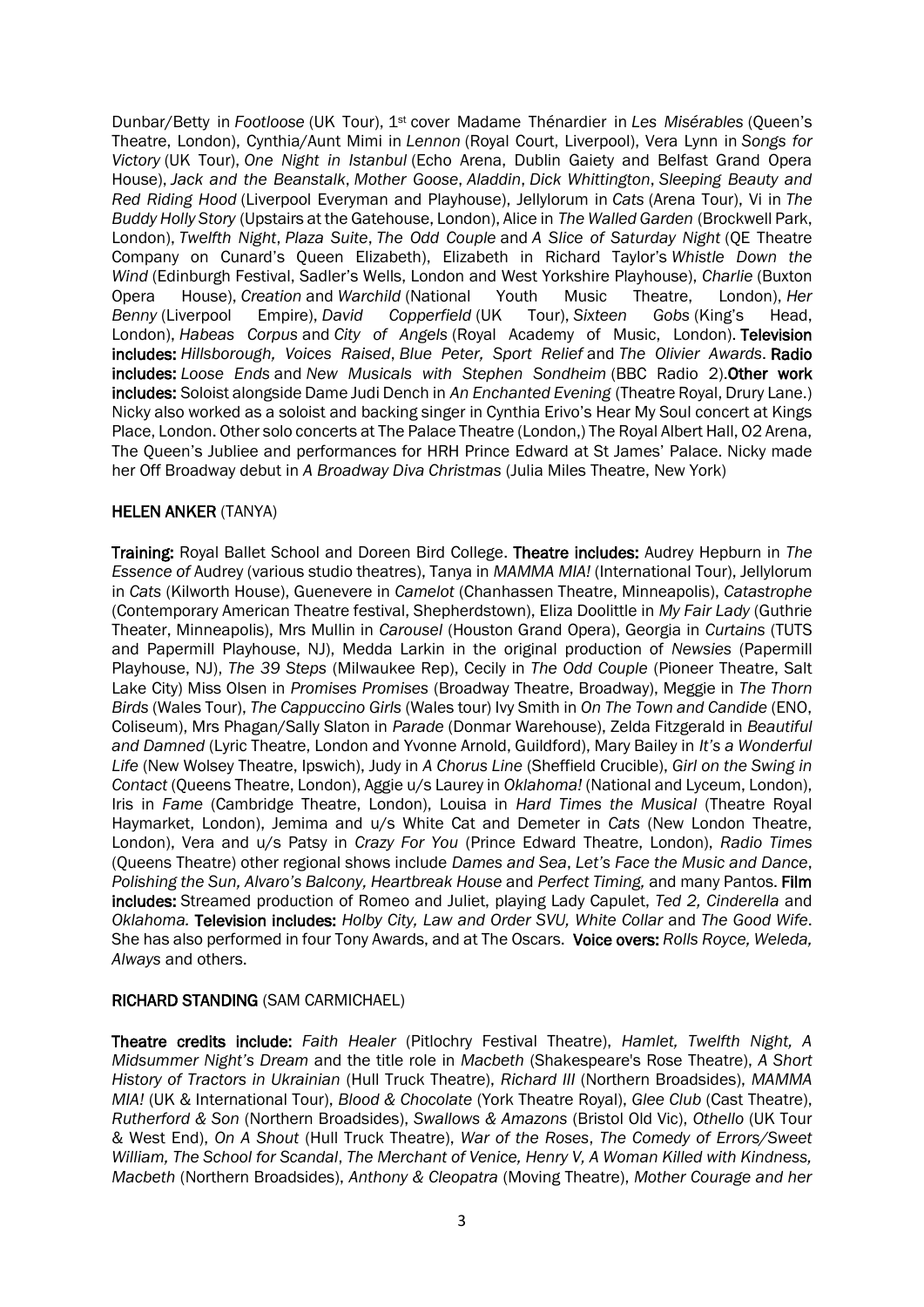*Children* (National Theatre), *Casement* (Riverside Studios), *The Mortal Ash* (Bush Theatre), *The Flag* (Moving Theatre) and *Pond Life* (Bush Theatre). Television includes: *Silent Witness* (BBC), *The Bill* (ITV), *If…* (Diverse Group Ltd), *In Denial of Murder* (Hat Trick Productions), *The Guardian*  (Meridian TV), *Casualty* (BBC), *Grange Hill* (Mersey TV), *Doctors* (BBC), Danny Hargreaves in *Coronation Street* (Granada), *Holby City* (BBC), *Joe Brand TV Show* (Show X), *Dalziel & Pascoe*  (BBC), *Picking Up The Pieces* (Carlton), *Stone Cold* (BBC), *The Grand* (Granada), *One For The Road*  (Channel X), *Harry* (Union Pictures) and *Families* (Granada). Film includes: *When Did You Last See Your Father* (Father Features Ltd)

## DANIEL CROWDER (HARRY BRIGHT)

Training: Rose Bruford College. Theatre includes: *MAMMA MIA!* (UK & International Tour), *The Graduate, Twelfth Night* and *The Madness of George III* (West Yorkshire Playhouse), *Neville's Island*  and *The Safari Party* (Stephen Joseph Theatre, Scarborough), *The Mousetrap* (St Martin's Theatre, London), *The Potsdam Quartet* (Jermyn St Theatre, London), *Way Upstream* (Salisbury Playhouse), *Corrie!* (UK Tour and New Zealand), *The Duchess of Malfi* (Theatre Royal, Northampton), *Arthur and George* (Birmingham Repertory Theatre and Nottingham Playhouse), *Lost in the Stars* (Queen Elizabeth Hall, London), *High Society* (National Tour), *Noël Coward Double Bill* (Liverpool Playhouse), *The Safari Party* and *The Good Samaritan* (Hampstead Theatre), *Love's Labour's Lost*, *A Midsummer Night's Dream*, *Twelfth Night* and *The Merry Wives of Windsor* (Regent's Park Open Air Theatre, London), *That Woman* (Royal Court, London) and *The Red Balloon* (National Theatre, London). Film includes: *Gulliver's Travels*, *The Avengers* and *Reinventing Eddie*. Television includes: *The Cockfields, Coronation Street*, *Urban Myths: Public Enemy*, *The Job Lot*, *Ladies of Letters*, *Casualty*, *EastEnders*, *Doctors, Holby City, Midsomer Murders, Los Dos Bros, Randall and Hopkirk Deceased* and *The Bill*. Radio includes: *How to Have a Perfect Marriage* (Radio 4), *My Lighthouse* (Radio 2), *Lost in the Stars* (Radio 3) and *The Red Balloon* (Radio 4).

#### PHIL CORBITT (BILL AUSTIN)

Training: Drama degree from Loughborough University. Theatre includes: *The Tempest, Hamlet, The Canterbury Tales, Wars of the Roses and The Bells* (Northern Broadsides), *The Tempest* (Northern Broadsides tour, Beijing and Shanghai), *Round the Garden* (Malaysia), *The Murder of Sherlock Holmes* (Europe Tour), *A Streetcar Named Desire* (Europe, Hong Kong, Japan Tours), *Sweet Charity* (Frankfurt), *Calendar Girls The Musical* (UK Tour), *Electric Lipstick* (UK Tour), *Return to the Forbidden Planet* (West End & UK Tour), *Much Ado About Nothing* (UK Tour)*, Ladies' Night*  (UK Tour)*, Twelfth Night* (UK Tour)*, The Secret Agent*, for which he was also composer (UK Tour)*, Manifesto for a New City* (Northern Stage), *Rendezvous*, *Tyne, Looking For Buddy* (Live Theatre, Newcastle and Octagon Theatre Bolton), *Close the Coalhouse Door, Brassed Off, Wake Up Little Suzie, Good Golly Miss Molly* (Oldham Coliseum), *Eight Miles High* (Bolton Octagon), *Carmen* (Stephen Joseph Theatre, Scarborough), *The Firework Maker's Daughter, The Hired Man, Speed-The-Plow, The Good Companions* (Keswick), *Hamlet* (Bristol Old Vic), *Bouncers, Don Giovanni, From A Jack to A King* (New Vic Stoke), *Tears of a Clown, Macbeth, The Norman Conquests* (Harrogate), *A Family Affair* (Contact, Manchester) and *World Story Time* (Theatre Royal Stratford East) *Cinderella, Jack and the Beanstalk, Aladdin* (Everyman Theatre, Liverpool) and several pantomime seasons for Qdos. Television includes: *Undercover, Creeped Out, Inspector George Gently, All at Sea, Vera, Emmerdale, Waterloo Road, Coronation Street, Doctors, Shameless, The Royal, The Royal Today, Dalziel and Pascoe, Mobile, Harry* and *The Cinder Path*. Film includes: *Peterloo, Bliss* and *Almost Married*.

#### JENA PANDYA (SOPHIE SHERIDAN)

Training: Bird College. Theatre includes: *What's New Pussycat?* (Birmingham Rep). Credits whilst training: Anita in *West Side Story*, Dance Captain in *Guys and Dolls.*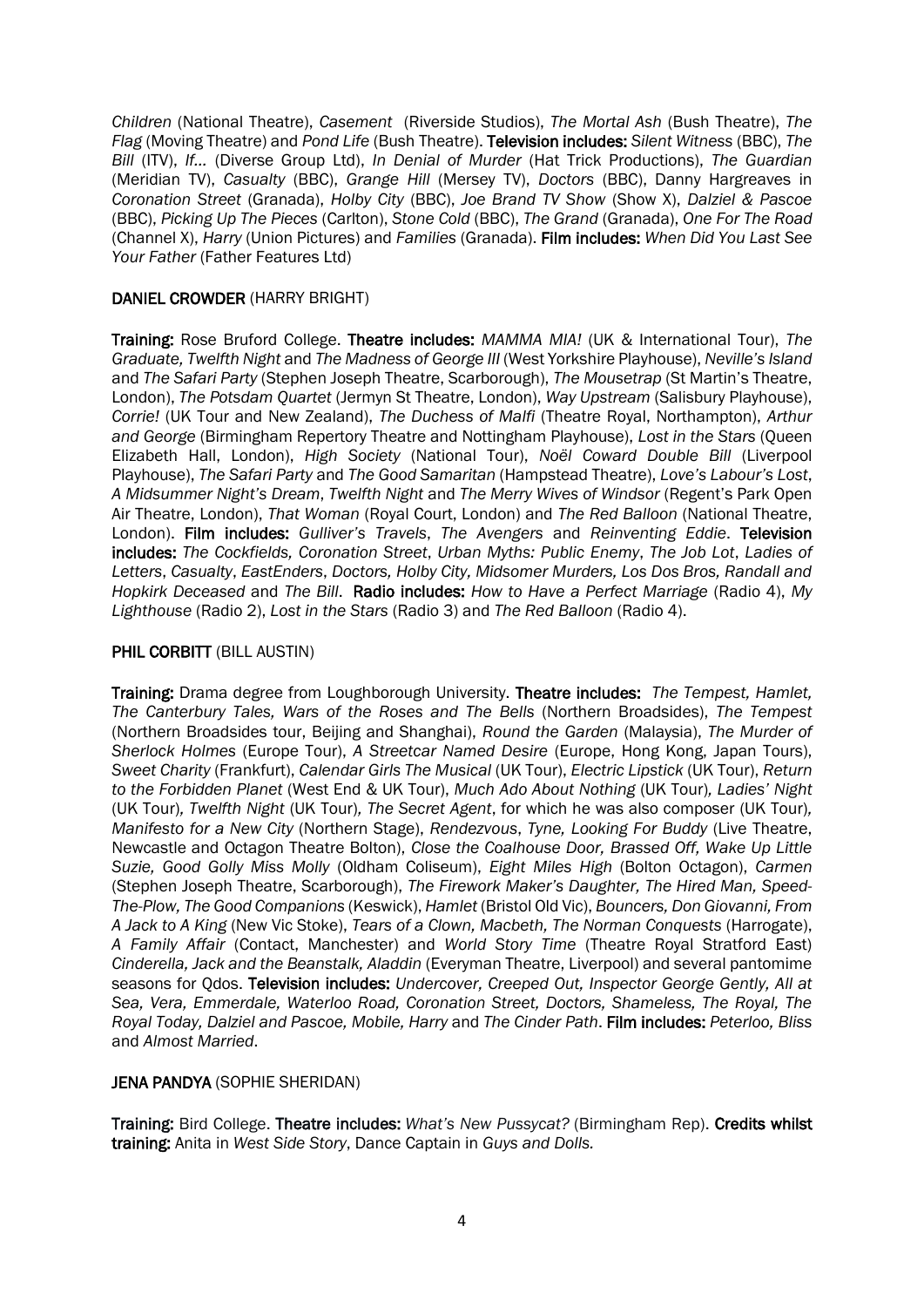#### TOBY MILES (SKY)

Training: Arts Educational Schools, London. Theatre Includes: Most recently, he made his professional debut as Marius in the West End production of *Les Miserables* (Queen's Theatre), for which he was nominated for The Stage Debut Award for Best Actor In A Musical. Other credits include: *The Olivier Awards* (Royal Albert Hall); *Friday Night Is Music Night* (BBC).

#### JASMINE SHEN (ALI)

Training: Bird College Theatre Includes: Aragon in *SIX The Musical* (Norwegian Cruise Line) and *On Hostile Ground* (Online Musical).

#### MARIELLA MAZZILLI (LISA)

Training: Masters Performing Arts. Theatre includes: Lisa in *MAMMA MIA!* (UK & International Tour). Credits whilst training: Frenchy in *Grease*, Dancer for the Rugby World Cup Final, Dancer for the FA Cup Final and Dancer/Understudy Snow White (QDOS Pantomimes).

#### JAMES WILLOUGHBY MOORE (PEPPER)

Training: Laine Theatre Arts and Arabesque School of Performing Arts. Theatre includes: *MAMMA MIA!* (Novello Theatre, London), *Peter Pan* (Swindon and Hastings); Harry in *The Hired Man* (Cadogan Hall, London) David in *Company*, Elephant's Child in *Just So* and *The Laramie Project* (LTA Studio Theatre), Bruce and Tommy in *Matilda the Musical* (Cambridge Theatre).

## COREY MITCHELL (EDDIE)

Theatre includes: Levi in *Joseph and the Amazing Technicolor Dreamcoat* (UK Tour), Swing in *Starlight Express* (Bochum), *Identity* (CTC Dance Company).

#### MAMMA MIA! UK and International Tour

For booking information please visit: [www.mamma-mia.com/uk-and-international-tour](http://www.mamma-mia.com/uk-and-international-tour)

For *MAMMA MIA!* UK & International Tour press enquiries, please contact: Jo Allan | [jo@joallanpr.com](about:blank) | 020 3997 7477| 07889 905 850 Kitty Greenleaf | [kitty@joallanpr.com](mailto:kitty@joallanpr.com) | 020 3997 7477| 07545 131 539

For *MAMMA MIA!* London press enquiries, please contact: Amanda Malpass | [amanda@amandamalpass.com](mailto:amanda@amandamalpass.com) | 07554 424256

#### Tour Venues and Dates

Theatre Royal, Plymouth 18 January – 5 February 2022

Hull New Theatre 8 – 19 February 2022

Congress Theatre Eastbourne

1 – 12 March 2022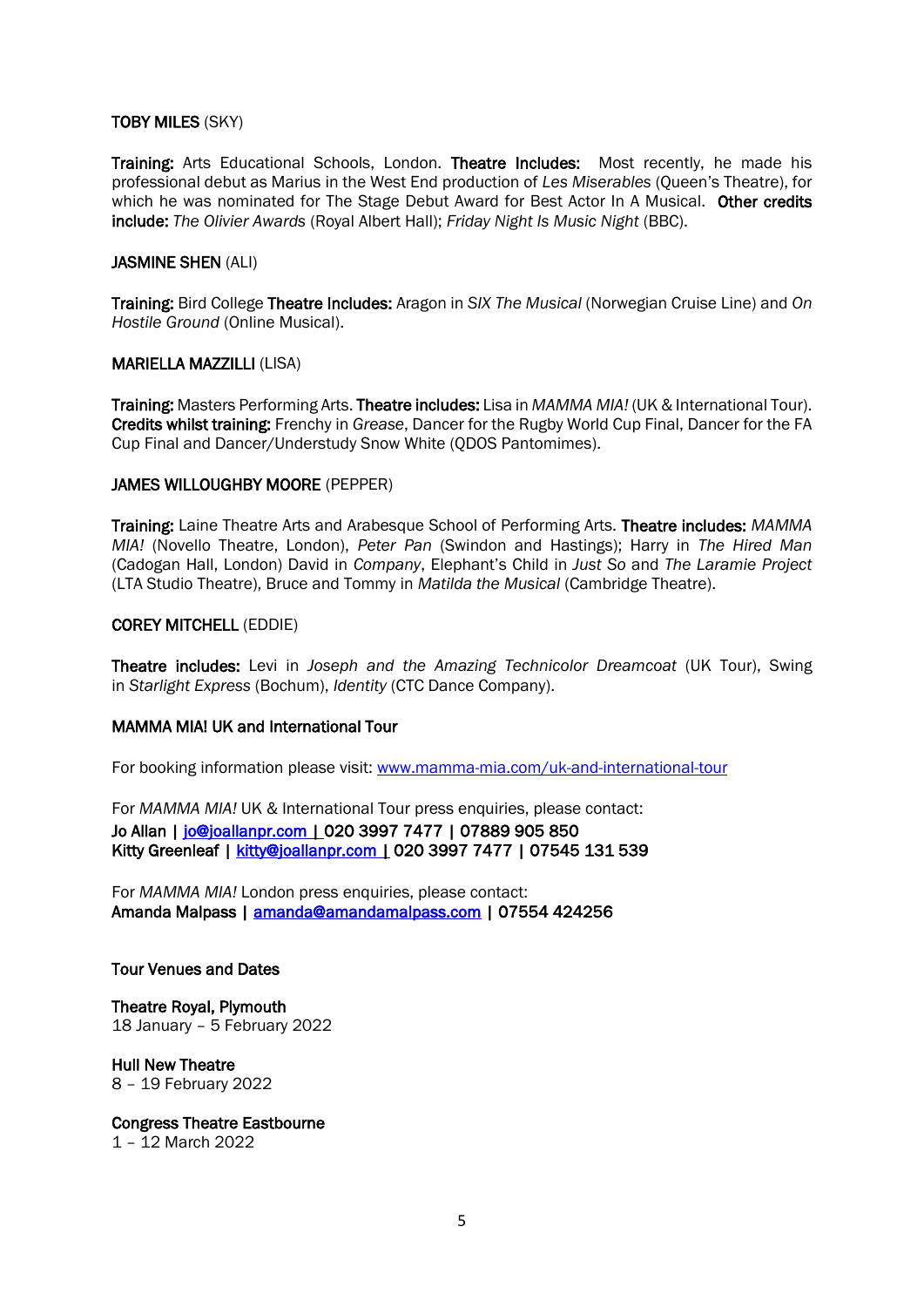His Majesty's Theatre, Aberdeen

15-26 March 2022

Liverpool Empire 29 March - 9 April 2022

Royal Concert Hall, Nottingham 12 – 23 April 2022

Birmingham Hippodrome 3 – 14 May 2022

Regent Theatre, Stoke-on-Trent 17 - 21 May 2022

King's Theatre, Glasgow 24 May – 11 June 2022

Bristol Hippodrome

14 June - 2 July 2022

Sunderland Empire 5 – 16 July 2022

Bournemouth Pavilion Theatre 20 – 30 July 2022

Milton Keynes Theatre 2 – 6 August 2022

# Brighton Centre

16 - 21 August 2022

#### The Marlowe Theatre, Canterbury

30 August – 10 September 2022

Curve Theatre, Leicester

13 – 24 September 2022

Venue Cymru, Llandudno 27 September – 1 October 2022

Theatre Royal, Norwich 4 – 22 October 2022

Lyceum Theatre, Sheffield 25 October – 5 November 2022

Grand Opera House, Belfast 8 – 26 November 2022

New Theatre, Oxford 6 – 31 December 2022